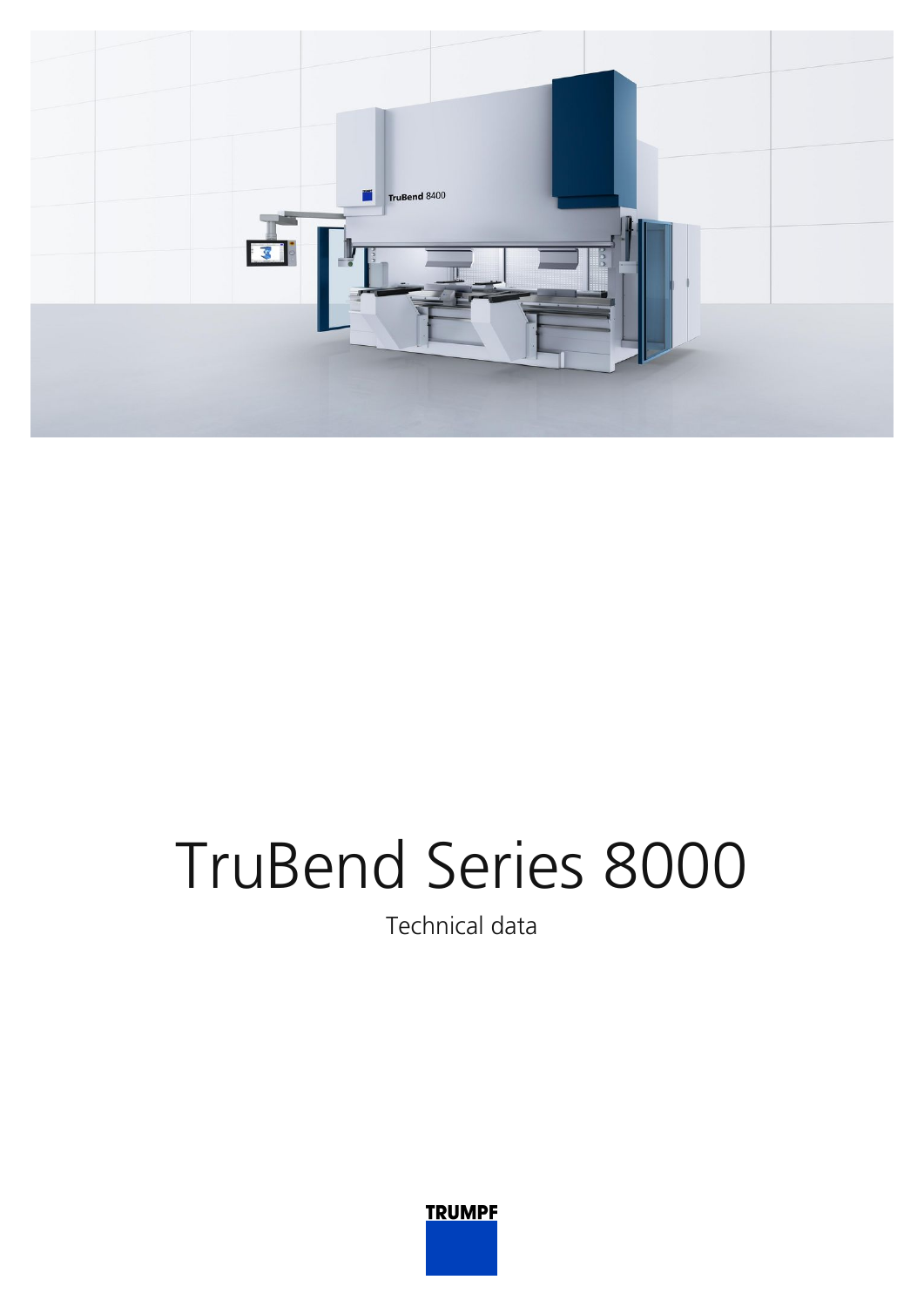**TruBend 8230 (5 m) TruBend 8320 (5 m) TruBend 8400 (4 m)**

| 2300 kN                    | 3200 kN                    | 4000 kN                    |
|----------------------------|----------------------------|----------------------------|
| 5050 mm                    | 5050 mm                    | 4050 mm                    |
| 4050 mm                    | 4050 mm                    | 3550 mm                    |
| 420 mm                     | 420 mm                     | 420 mm                     |
| T8000T multi-touch control | T8000T multi-touch control | T8000T multi-touch control |
|                            | $\sim$                     | $\overline{\phantom{a}}$   |
|                            |                            |                            |
| 5990 mm                    | 6010 mm                    | 4950 mm                    |
| 2160 mm                    | 2160 mm                    | 2160 mm                    |
| 3720 mm                    | 3820 mm                    | 3920 mm                    |
|                            |                            |                            |

|                                                | <b>TruBend 8500 (4 m)</b>  | <b>TruBend 8600 (4 m)</b>  | <b>TruBend 8800 (6 m)</b>  |
|------------------------------------------------|----------------------------|----------------------------|----------------------------|
| <b>PRESS FORCE</b>                             | 5000 kN                    | 6000 kN                    | 8000 kN                    |
| <b>BENDING LENGTH</b>                          | 4050 mm                    | 4050 mm                    | 6050 mm                    |
| <b>WIDTH BETWEEN COLUMNS</b>                   | 3050 mm                    | 3050 mm                    | 5050 mm                    |
| <b>THROAT DEPTH</b>                            | 420 mm                     | 420 mm                     | 420 mm                     |
| <b>USER INTERFACE</b>                          | T8000T multi-touch control | T8000T multi-touch control | T8000T multi-touch control |
| <b>MAXIMUM Y PRESS OPERATION</b><br>(OPTIONAL) |                            | $\overline{\phantom{0}}$   |                            |
| <b>DIMENSIONS, WEIGHTS</b>                     |                            |                            |                            |
| LENGTH                                         | 5090 mm                    | 5130 mm                    | 7170 mm                    |
| <b>WIDTH</b>                                   | 2360 mm                    | 2460 mm                    | 2760 mm                    |
| <b>HEIGHT</b>                                  | 4070 mm                    | 3970 mm                    | 4570 mm                    |

## **TruBend 81000**

| <b>PRESS FORCE</b>                          | 10000 kN                   |
|---------------------------------------------|----------------------------|
| <b>BENDING LENGTH</b>                       | 7050 / 8050 mm             |
| <b>WIDTH BETWEEN COLUMNS</b>                | 6050 / 7050 mm             |
| THROAT DEPTH                                | 420/620 mm                 |
| <b>USER INTERFACE</b>                       | T8000T multi-touch control |
| <b>MAXIMUM Y PRESS OPERATION (OPTIONAL)</b> | 8 mm/s                     |
| <b>DIMENSIONS, WEIGHTS</b>                  |                            |